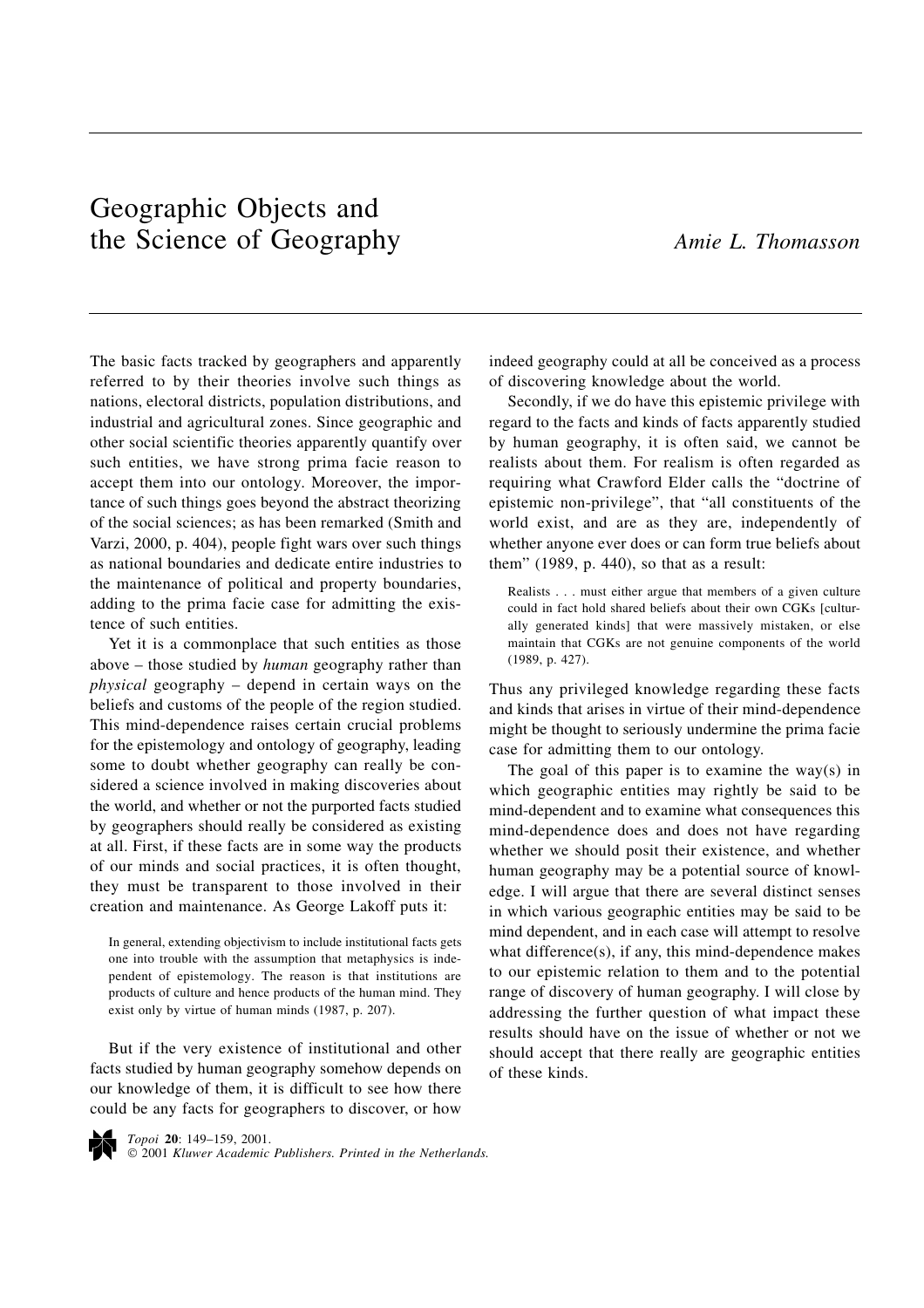#### **1. Varieties of mind-dependent geographic objects**

Geography distinguishes itself from other social sciences by its focus on place. But the studies of human geography do not merely focus on places in the sense of abstract spatiotemporal locations or the slabs of land that form the continents of the global landscape. Instead of or in addition to land and space so considered, the places of concern to human geographers are often regions artificially singled out from the larger landscape and/or endowed with social significance (as nations, electoral districts, parks, industrial zones) by the beliefs and practices of the local culture. As a result, it is virtually a truism that the facts studied by human geography (that this piece of land is U.S. territory, is a national park, or is an industrial zone) depend in some ways on human mental states, more particularly on the collective intentionality of the people and cultures inhabiting those places.<sup>1</sup> Correlatively, the geographic objects so formed (this nation, park, or zone, *qua* nation, park, or zone) likewise can be said to depend on collective intentionality.

It is far less clear, however, what form this dependence takes and what that dependence entails. For although such geographic objects are clearly minddependent in some ways, they also all have independent foundation in the pieces of land that have such properties as being bounded in a certain way, being an electoral district, or being an industrial zone.<sup>2</sup> Their foundation in independent tracts of land immediately distinguishes them from mere mental constructs or figments of the imagination. Thus we need to begin by sorting out the different senses in which such diverse geographic objects as mountains, nations, and industrial zones are mind-dependent.

Recent work on fiat boundaries and the associated fiat objects has done much to move forward discussion of one sense in which many geographic objects are mind-dependent (Smith and Varzi, 2000; Smith, 2001). Whereas "bona fide" boundaries exist entirely independently of human cognitive activities, being based solely in "spatial discontinuities and . . . intrinsic qualitative differentiation", fiat boundaries fail to correspond to any genuine heterogeneity among or within entities in the world, and so exist "only in virtue of the different sorts of demarcations effected cognitively by human beings" (Smith, 2001, §1). Thus, e.g., the coastal boundaries of Key West are bona fide, marking an actual difference between land above and below sea level, while

the boundaries of states such as Wyoming are entirely fiat boundaries. Objects demarcated by boundaries that are even partially fiat boundaries (as, e.g. the state of Maryland) may be termed "fiat objects" (Smith and Varzi, 2000, p. 403).

While fiat boundaries may arise in virtue of the conceptual or perceptual activities of individual agents or of collectives, I will focus here exclusively on those cases of fiat boundaries that are social in the sense of depending on the collective beliefs and customs of a group of people. For it is these social fiat boundaries that are at work in demarcating many of the borders of such objects of human geography as nations, states, electoral districts, parks, and pieces of real estate. In the cases mentioned thus far, this dependence is a dependence on the direct collective creation and continued acceptance of such boundaries, establishing and maintaining boundaries by fiat despite a dearth of intrinsic differences in the reality parceled off.

Although the *boundaries* of fiat objects exist only in virtue of the performance of certain human cognitive acts, this does not entail that the bounded objects themselves are mind-dependent. As Barry Smith puts it:

The admission of fiat objects into our ontology is then at least in one respect unproblematic: all fiat objects are supervenient on bona fide objects on lower levels, in the sense that the fixation of relevant traits at the lower levels suffices to fix the values of traits at higher levels. The interiors of fiat objects are in this sense autonomous portions of autonomous reality. Only the respective external boundaries are created by us; it is these which are the products of our mental and linguistic activity, and of associated conventional laws, norms and habits. The relevant underlying factual material is in every case unaffected thereby (2001, §8).

It is clearly true that the fact that an object is a fiat object does not entail that the object itself is minddependent, but only that some of its boundaries are (or that it *qua* bounded is). Such fiat objects as Mount Kinabalu provide excellent examples of fiat objects whose mere existence (as physical objects) is mindindependent, though the existence of certain of their boundaries depends on human cognition.

Many of the most interesting fiat objects, however, are also objects with important social status – nations, states, electoral districts, pieces of real estate, national parks, etc. – whose boundaries are at least in part drawn by fiat. Qua social objects, however, these things are not (even apart from the dependence of their boundaries) "autonomous portions of autonomous reality", although as Smith points out, the lower level physical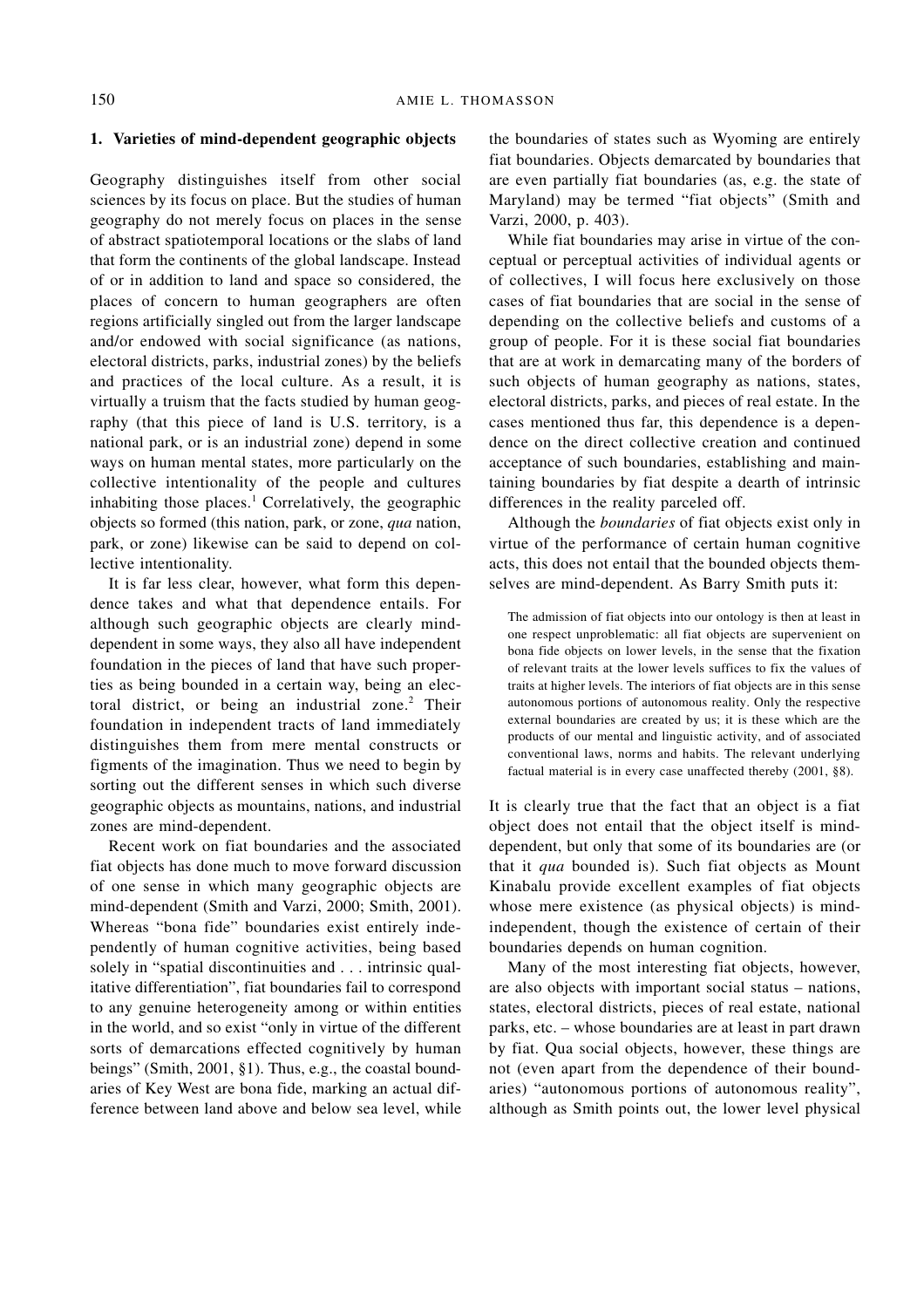objects they are based in may be. While the parcel of land belonging to the United States may be an autonomous portion of reality depending on human cognition only for its boundaries, its status as the national territory of the United States of America is not. For a nation, as such, can exist only through people recognizing the right of certain individuals to occupy, govern, and protect a certain parcel of land, and thus the existence of the nation itself (and the land's status as the national territory) depends on human agreements, beliefs and practices.

Thus, apart from the status of many geographic entities as fiat objects, which depend for their boundaries on human intentionality, there seems to be a separate sense in which geographic objects may be mind-dependent: they may also depend for their social status on forms of human intentionality. This difference, I would conjecture, lies behind the intuition noted by Smith (2001, §11) that not all fiat objects "belong in equal degree to the fiat realm", since there is some sense in which such apparently fiat objects as bays and mountains (but not nations and property) could exist in the absence of all linguistic and cultural habits. In fact, the issues of dependence-for-boundaries versus dependence-for-social-status are entirely orthogonal to one another. There may be fiat objects (such as mountains and bays) that do not involve any social status whatsoever. There may also be geographic objects with significant social status, such as the nation of Jamaica, that have only bona fide boundaries and thus are not fiat objects. Speaking of many geographic objects as merely dependent on the cognitive states of human beings is thus ambiguous between claiming that they depend on human intentionality for their boundaries and that they so depend for their social status.

The ambiguity may be resolved, however, by paying careful attention to what it is that is claimed to be minddependent. In the case of Jamaica, it is the fact that this island has the status of being a nation that is minddependent (the land itself being capable of independent existence); in the case of Mount Kinabalu, it is the fact that this lump of rock has these boundaries separating it from the surrounding landscape that is mind-dependent (the rock itself being capable of independent existence). In some cases facts regarding boundaries, in others facts regarding social or institutional status, etc., are mind-dependent. Provided we keep these differences in what is dependent clear, the mind-dependence across the various cases may be treated together.

Facts involving the social status and fiat boundaries of geographic objects, then, are apparently alike in the sense of being products of human minds. But how can human mental states create such facts (whether it is the fact that Mount Kinabalu ends about here, or the fact that this island is an independent nation)? Although these may not be exhaustive, I will consider three major methods for the creation and maintenance of various kinds of geographic fact: Direct creation by token, direct creation by type, and indirect creation.

# 1.1. *Direct creation by token*

The most straightforward and obvious cases in which facts involving boundaries or social status may depend on human mental states are those cases in which the fact in question (that *x* has these boundaries, that *x* is a nation . . .) is established and maintained directly by its being collectively believed or accepted to be the case, such that that fact exists if and only if it is collectively believed to exist (accepted as existing, etc.). As John Searle puts the point for social entities: "Part of being a cocktail party is being thought to be a cocktail party; part of being a war is being thought to be a war" (1995, p. 34).

In the most basic cases, such facts are established informally and *ad hoc*, in the absence of any accepted general principles for generating facts of the kind (K) in question. In these cases, it is necessarily the case that, for all *x*, *x* is K if and only if *x* is believed to be  $K^3$ . Thus, for example, Mount Kinabalu has fiat boundaries in a given location if and only if it is believed to, and a particular piece of land may be a village common if and only if villagers accept that it is common land. Such *ad hoc* facts are generally established by collective custom, rather than through formal declaration. Thus, e.g., the boundaries of Mount Kinabalu are not established through any formal declaration, but rather through the informal collective practices of people of Borneo regarding what pieces of land and rock do and do not 'count as' part of Mount Kinabalu.4 Similarly, according to the customs of a local group, a piece of land in a village may be a common if and only if it is accepted as such by the villagers, though no formal declaration of it as common land may be necessary (nor perhaps considered sufficient).5

In many other cases, the token creation of facts involving fiat boundaries or social status may proceed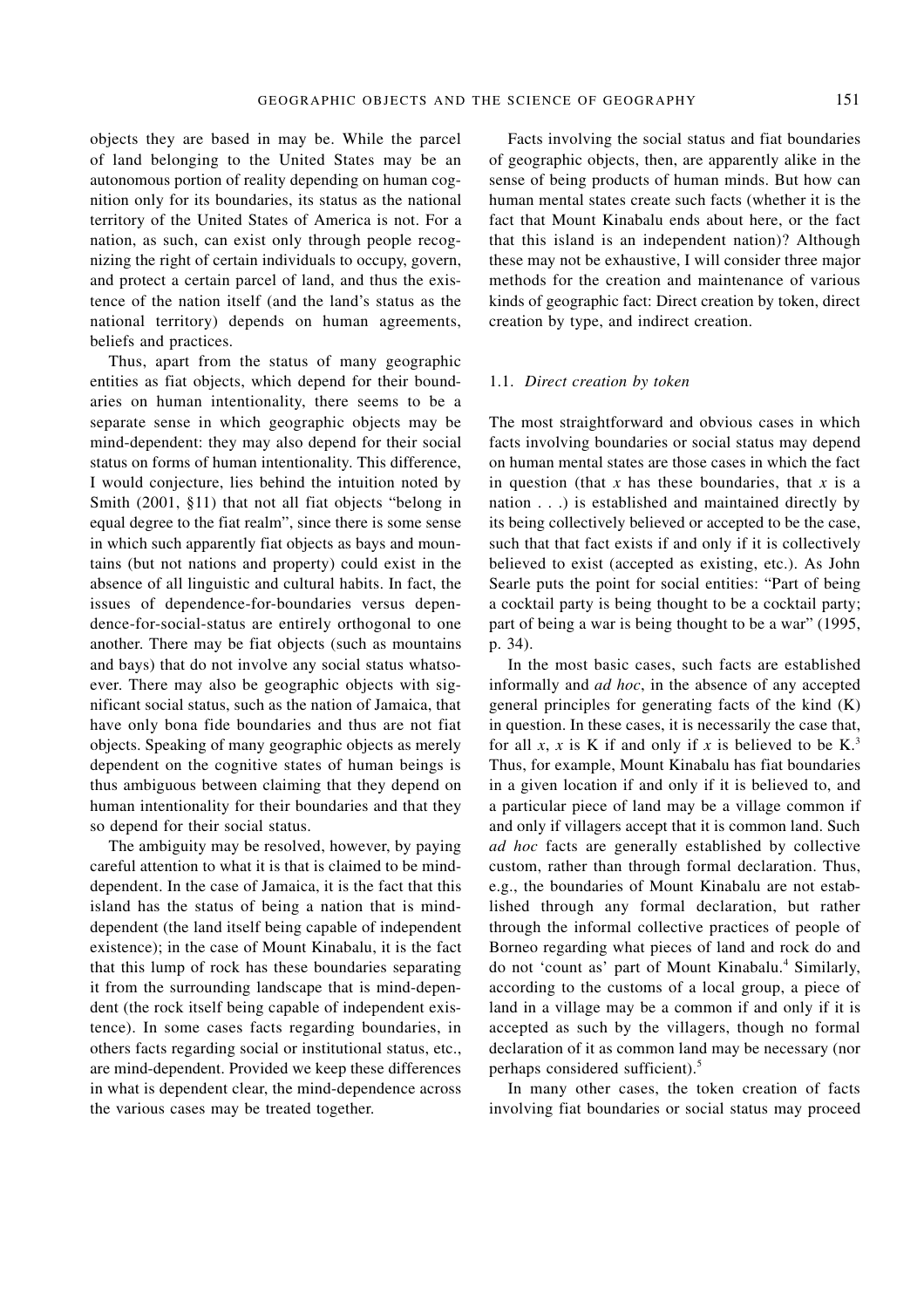by formal declaration rather than informal practice. Thus, e.g., the fact that a piece of land has certain fiat boundaries may be established not through extended custom, but suddenly by some individual or group declaring there to be those boundaries (as in establishing the boundaries of Wyoming), and a particular piece of land (fiat or bona fide) may be directly declared a national park through an act of congress. In these cases, still, the existence of the particular fact in question (that these are the boundaries of Wyoming, that this land is a national park) requires recognition of it by someone – namely, at least that person or those people who declare it so. Such formal cases of declaration, however, depend on the prior collective acceptance either of general principles regarding the conditions under which such declarations can be made, or of certain (token) individuals or groups as authorized to draw such boundaries or declare such facts, as, e.g. we collectively accept that any piece of land approved of by congress as a national park counts as a national park.

# 1.2. *Direct creation by type*

The creation of facts by token is a slow and painstaking operation, since that very piece of land must be considered as having those boundaries and/or that social status in order to have it. Much efficiency is gained when we move to the creation of facts by type rather than by token. Such facts may be created by type rather than by token only if we accept general principles that stipulate sufficient conditions for the creation of objects of that type. Although they are more typically created ad hoc, fiat objects may be created wholesale if, rather than requiring that someone demarcate each individual line and formally declare it a boundary, we accept some general mathematical principle to partition the globe by longitude and latitude lines, or to divide the farmland of the Midwest, accepting (say) that there are property boundaries every ten miles west and every five miles north of some starting point, thus creating those fiat boundaries without each boundary requiring separate and explicit consideration as such.

Similarly, facts regarding social status may be created wholesale if we collectively accept general principles regarding sufficient conditions for an object to have the social status in question. In such cases, it is necessarily the case that something is of kind K if and only if there is collective acceptance of a set of conditions C stipulating sufficient conditions for something to count as (a) K, and that thing meets all of those conditions. $6$  Of course in some cases, as in those considered above for the creation of national parks, the general principles may require that some individual or group specifically accept the existence of the fact in question. This need not be required in all cases, however, for we may also accept that anything fulfilling certain general conditions has a certain social status while imposing no requirement that anyone have any beliefs or intentions regarding the particular case in question. The state of North Carolina, for example, protects 'public trust rights' in ocean beaches by adopting the constitutive rule that any shoreline land below the highest high tide point counts as public land. In that case, any such land automatically counts as public property without the need for anyone to directly accept each and every such (token) stretch of land as public property. Similarly, Treasure Trove laws in England and Wales entail that "gold and silver objects which have been hidden (rather than lost or abandoned) in the soil or in buildings, and for which neither the original owner nor his heirs can be traced" are property of the Crown, regardless of whether or not anyone (currently living) has any beliefs regarding those gold or silver objects at all.<sup>7</sup>

In such cases, the facts that there are fiat boundaries here or there still depend on human intentionality, for they could not exist were it not for the collective acceptance of certain principles regarding a set C of sufficient conditions for something being (a) K. But given that collective acceptance, anything satisfying all of those conditions C automatically counts as (a) K regardless of what anyone thinks about that particular case. Although such facts do not depend on anyone accepting that token fact itself, they do depend on intentional states regarding that kind of fact, and outlining sufficient conditions for facts of that kind to be created.

# 1.3. *Indirect creation*

The cases considered thus far all require collective beliefs on the part of local people regarding the particular fact or kind of fact in question, but this is not universal among the facts studied by geographers. Consider, for example, the facts tracked on typical geographical maps marking population distributions (e.g. of people of certain religious groups, income levels,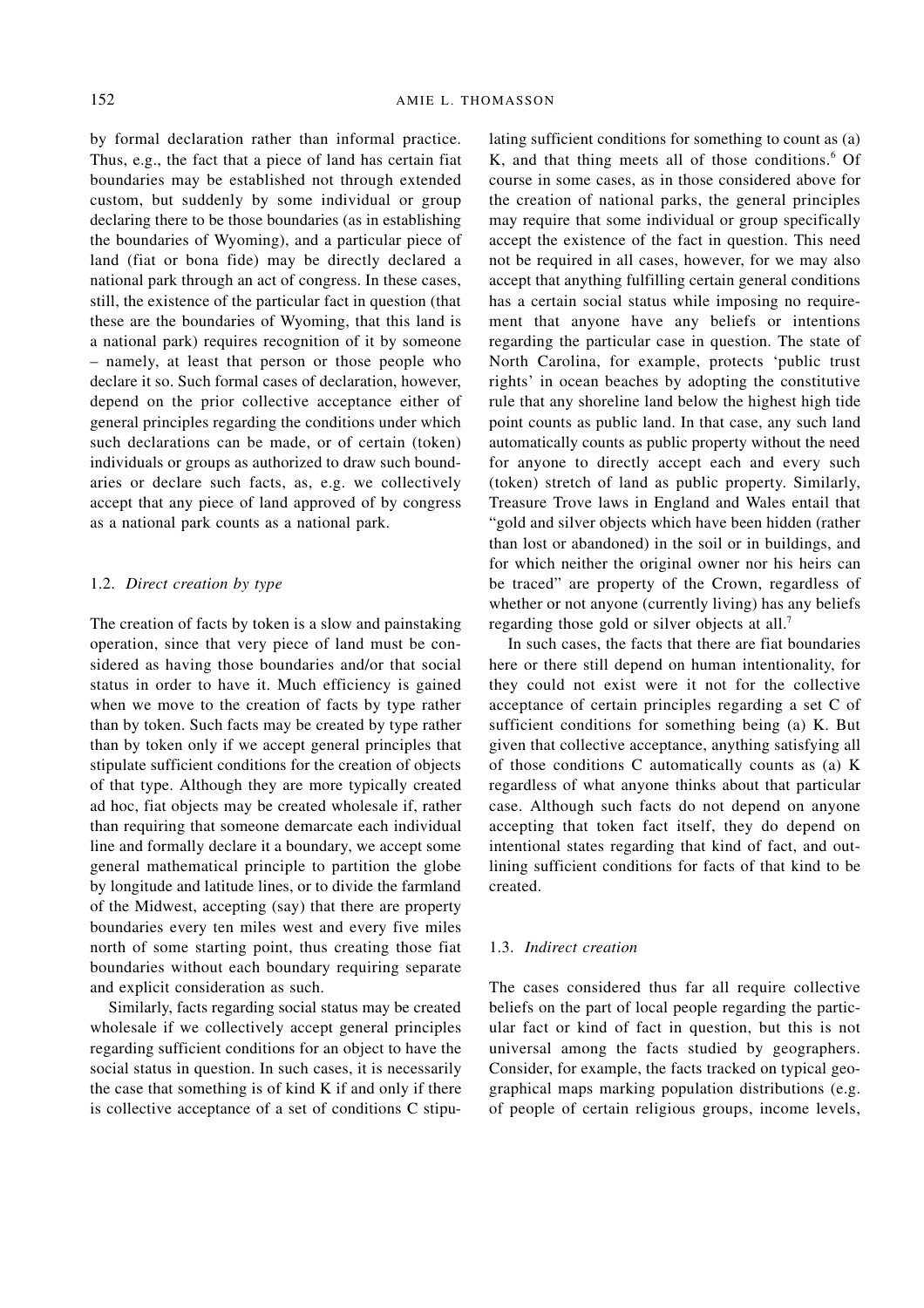political affiliation) or differential uses of land in diverse economic zones (separating the agricultural and industrial sectors, for example). These facts certainly are mind-dependent, for, e.g., there would not be a difference among densities of religious groups to map were there not religions, which in turn would not exist without the existence of a certain set of beliefs and practices of the faithful. Yet the existence of such facts and the corresponding population distributions or economic zones does not depend on anyone having any beliefs (either in this case or in general) that are *about population distributions or economic zones*. 8

The possibility that there may be mind-dependent facts that are independent of all mental states that are *of or about that fact itself*, or even about that *kind of* fact, is often overlooked. Thus, for example, Searle, having defined observer-relative features as features that "exist only relative to the attitudes of observers", in contrast with intrinsic features which "exist independently of observers" (1995, p. 11), proceeds to the conclusion that:

It is a logical consequence of the account of the distinction . . . that for any observer-relative feature F, *seeming to be F* is logically prior to *being* F, because – appropriately understood – seeming to be F is a necessary condition of being F (1995, p. 13).

But it is not in fact a logical consequence of a kind of feature F's depending on observers that seeming to be F is a necessary condition of being F, since the kind of feature F may depend on intentional states regarding other features; nor in general does the mind-dependence of a certain feature F entail dependence on any *Fregarding* mental states. Searle similarly concludes that all social concepts (defined as facts that involve collective intentionality (1995, p. 26)) are self-referential in the sense that, for money and all other social concepts, "in order that the concept 'money' apply to the stuff in my pocket, it has to be the sort of thing that people think is money" (1995, p. 32). But while this may hold for directly created social kinds, it is clearly not true for those that are the indirect products of collective beliefs and practices regarding other kinds of things entirely.

# **2. Consequences for the epistemology of geography**

As we have seen, many of the facts typically studied by human geography have rather striking ontological differences from the paradigm facts studied by natural sciences insofar as they depend on human beliefs and concepts. It is less clear thus far, however, what difference this ontological dependence makes to our capacity to acquire knowledge of or make discoveries about these facts. Opinions in the literature vary between the extremes, as Lakoff (1987, p. 208) asserts that "In the case of social and cultural reality, epistemology precedes metaphysics, since human beings have the power to create social institutions and make them real by virtue of their actions", meaning, I gather, that knowledge of (or beliefs about) these facts make them the case. Smith, however, takes the contrary view that "Even in regard to human institutions, however, in contrast to what Lakoff has to say, *our thinking does not make it so*" (2001, §5 n. 6). The stakes are high for determining who is right here, since a close epistemic connection to these facts would lead many to exclude them from an inventory of the world.

We can only assess the situation properly by carefully distinguishing the forms of mind-dependence involved in each case and examining what epistemic consequences do and do not follow from the forms of mind-dependence in question. I will consider separately, in turn, the three cases delineated above.

#### 2.1. *Direct creation by token*

According to the realist paradigm, in cases of genuine scientific inquiry the facts to be discovered are independent of whatever anyone accepts, believes, holds true, etc., regarding those facts. As a result, facts may exist and yet remain entirely unknown, with everyone in ignorance; and widespread or even universal belief in a given fact does not suffice to make it so. Yet although this epistemic picture is widely held and is at least plausible for facts regarding trees, fish, and electrons, it clearly does not hold for geographic and other facts that are created by token in the manner described above.

Consider first the case of facts regarding fiat boundaries created by token. A bona fide object such as an island or mineral deposit has boundaries that exist and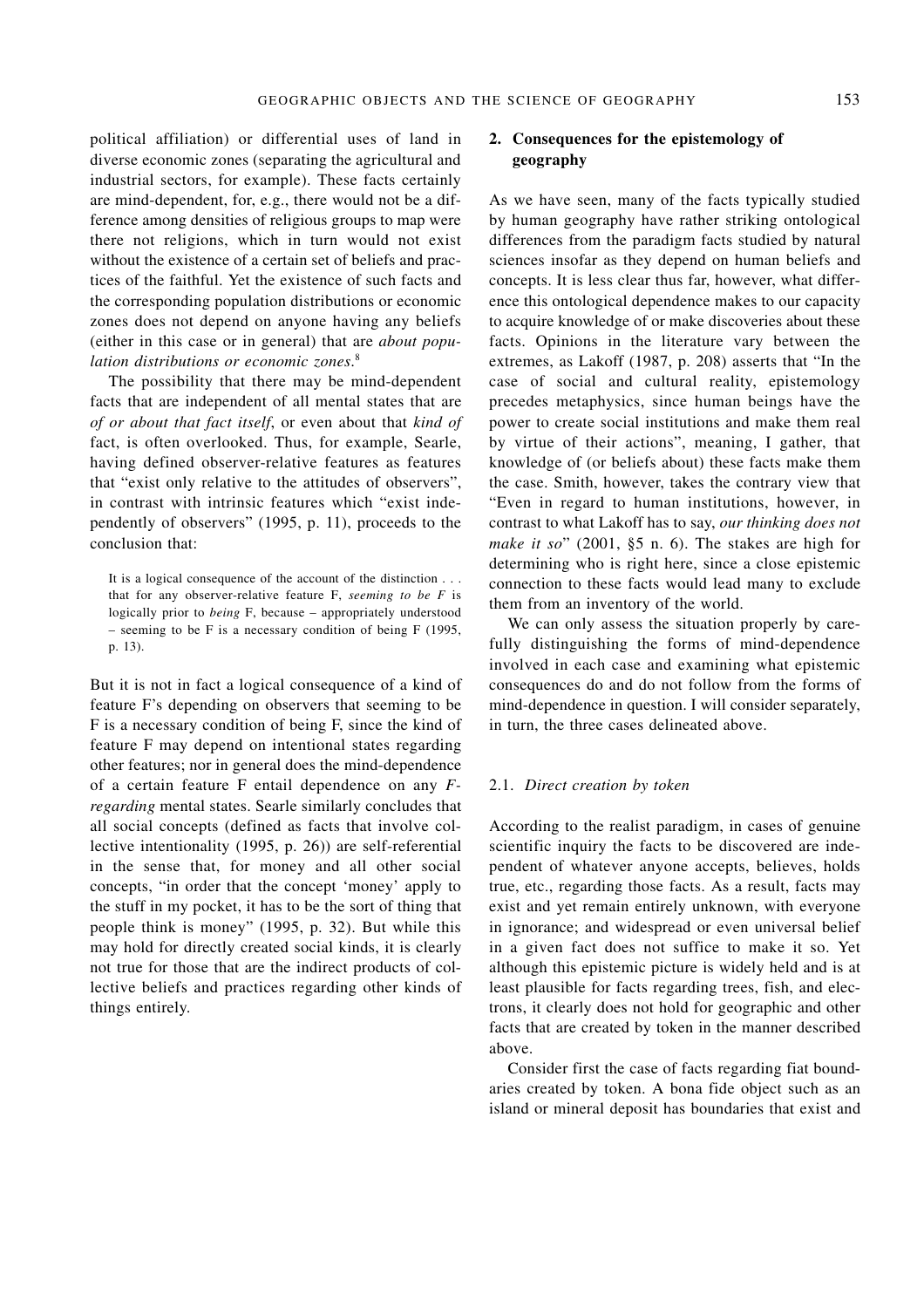are as they are completely independently of all beliefs about them, making such boundaries subject to genuine discovery and leaving all potential discoveries subject to the possibility of error. The fiat boundaries of fiat objects, however, may not remain unknown to everyone, but must be transparent at least to those who establish them. In cases where fiat boundaries are (directly) established by declaration, the established boundaries are transparent to the creator(s) of those boundaries; if the boundaries exist she must know of them, and since she is involved in declaring them she cannot get them wrong in the way that everyone, say, could be wrong about the boundaries of Key West. In those cases where fiat boundaries are (directly) established by custom, no particular person's beliefs about the location of the boundaries are protected from error, for the boundary depends only on the collective beliefs of a group regarding it.<sup>9</sup> Nonetheless, taken as a whole, the group cannot be entirely mistaken about where the fiat boundaries (e.g. of Mount Kinabalu) lie, since their beliefs (or what they customarily 'count as' part of Mount Kinabalu) are constitutive of the location of the fiat boundaries. This again puts fiat boundaries in contrast with bona fide boundaries, regarding which everyone may be completely mistaken.

Those not themselves involved (by declaration or by custom) in the establishment and maintenance of fiat boundaries may of course be entirely mistaken regarding the location or even existence of fiat boundaries; to them, facts about such boundaries are a matter of discovery and may be just as opaque as facts about bona fide boundaries. Nonetheless, the close epistemic relation between fiat boundaries and the beliefs of those who create them does make a crucial difference regarding the method of discovery. To discover the boundaries of an island or mineral deposit, one goes directly to the object itself to track the discontinuities that form the bona fide boundary. By contrast, to discover the boundaries of a tribe's territory or a sacred mound, one cannot seek direct discontinuities in the landscape but must instead seek evidence of where individuals have declared, or people collectively believe or accept the boundaries to be. This captures part of the traditional wisdom that the study of the human sciences requires grasping others' intentional states.

Much the same goes for social facts created by token: The existence of the fact in question entails that someone knows of its existence, namely, at least those individuals who are required to accept its existence in

order for it to exist. In the case of social facts that are token-created by custom, there must be collective acceptance of the fact by the relevant group. Thus, e.g. (where commons are created by custom), a common cannot exist in a village without anyone knowing of it, since the tract of land's status as a common exists only if it is collectively accepted as existing. Although any individual may be in ignorance of the fact, the relevant community as a whole cannot be. Similarly, the community as a whole is not subject to error if they accept that a particular piece of land is a common, since (in that context) their collective acceptance of a certain piece of land as a common makes it so. In the case of social objects created by declaration, most members of the sustaining community may be ignorant or in error regarding the particular token fact, but still not everyone may be. Nothing can be a national park unless someone (e.g. at least the members of congress involved in establishing it as a national park) believes it to be or accepts it as a national park, although it is possible that most members of the local community involved in giving congress that right remain ignorant of the particular fact that congress has so declared it, and thus that this piece of land is a national park.

#### 2.2. *Direct creation by type*

Different but equally significant epistemic consequences arise in those cases where the facts of human geography are directly created by type rather than token. In the case of facts created by type, if a particular piece of land fulfills the conditions accepted as sufficient for the existence of a fact of that kind, that fact exists regardless of whether anyone has any thoughts about that piece of land itself. Thus here particular facts (e.g. that a piece of land is government property) may in principle remain unknown to everyone, and everyone may be mistaken regarding them (unless the general conditions accepted happen to require token recognition). Here, the interesting epistemic consequences arise at the level of type rather than token.

According to direct reference theories and many scientific realists, natural kinds have a nature that is entirely independent of beliefs, leaving everyone's beliefs about what it takes to be of the kind subject to ignorance and error. But for kinds of social facts directly created by type, the group involved in maintaining the facts has a certain privileged knowledge regarding the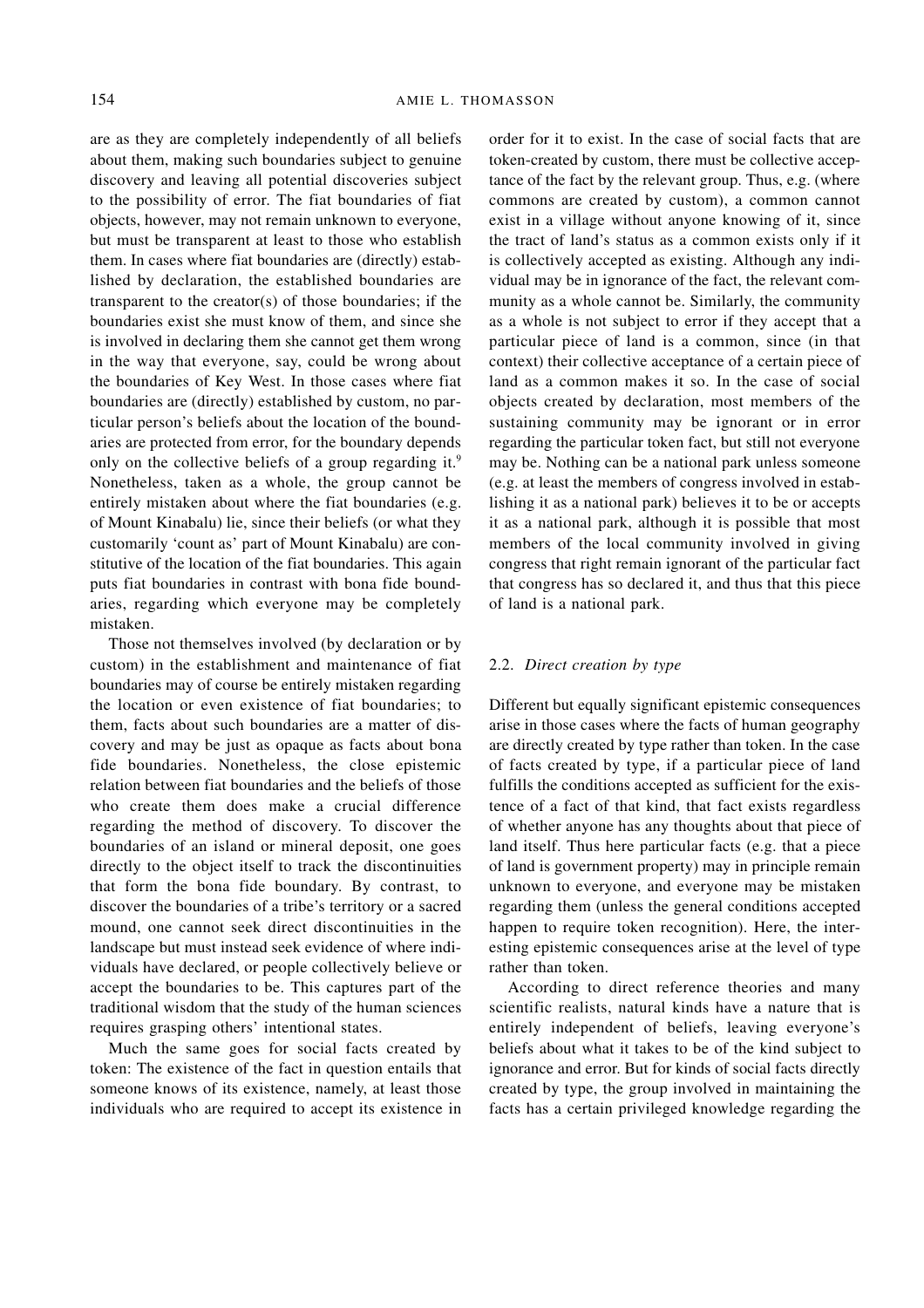nature of the kind. First, any conditions that group collectively accepts as sufficient for something to be a member of the kind genuinely are sufficient for kind membership, for anything that has all of the features accepted as sufficient for kind membership automatically 'counts as' being of that kind. Thus members of the group maintaining such facts are protected from error in at least some of their beliefs regarding what it takes to be of that kind. Secondly, if there is anything of that kind, there cannot be complete ignorance regarding the nature of the kind. For if there is something of that kind, there must be certain principles accepted regarding sufficient conditions for kind membership, and as we have seen, these must be true.

Thus we have a much closer epistemic relation to the kinds of human geography that are created by type than we seem to have regarding the natural kinds studied by the physical sciences, leaving less room for the discovery of the nature of the kind here than in the case of gold or tigers. This does not mean, however, that we are all totally immune from ignorance and error regarding the nature of such kinds. Far from it: here again, it is only the group taken as a whole whose beliefs are protected from certain forms of ignorance and error; any particular individual may go wrong or remain in ignorance. Secondly, the protection from error only applies to conditions accepted as sufficient for kind membership; it does not follow that any other beliefs the group might happen to hold (or necessary conditions they might accept) regarding the nature of the kind do in fact hold. Finally, these forms of epistemic privilege apply only to the group involved in establishing and maintaining the institutional kind in question; outsiders may of course be fully ignorant of conditions relevant to membership in the kind. Their discovery of the nature of the kind, however, is not through direct tests on kind members, but must again involve discerning what principles the people in the relevant group accept as sufficient for kind membership.

#### 2.3. *Indirect creation*

In the case of indirectly created geographic facts, the answer to the question "what difference does their minddependence make" is very different from the case of facts directly created by token or by type. In both of those latter cases, it is the direct dependence of the fact in question on beliefs (or principles accepted) *about that* *fact or kind of fact* that leads to the epistemic privilege of certain groups. Indirectly mind-dependent facts, however, such as those regarding population distributions and *de facto* urban zoning by religion, income, or function, may exist without anyone having any knowledge of their existence, and facts of those kinds may exist without anyone accepting any beliefs about what it takes to establish a fact of that kind. Geographers, of course, may label such regions or even artificially sharpen their boundaries in drawing lines on maps marking various population or functional differences. But the *existence* of the differences in population, culture, or functional use tracked by these labels is independent of the geographer's own concepts and demarcations, as well as independent of any of the locals' beliefs about facts of this kind. Thus we have reason to resist the conclusion that such formal and functional regions demarcated by human geographers, as one introductory human geography text puts it, "exist only on our maps and in our minds" (deBlij, 1977, p. 7). $^{10}$ 

As mentioned above, Searle holds the view that one feature of all social reality is that social facts are 'selfreferential' in the sense that in general, something is of any social kind K only if it – or things like it – is used as, regarded as, or believed to be (a) K. But although this may hold of the institutional kinds that are Searle's focus, it is by no means true of all social kinds whatsoever. Although the forms of mind-dependence at issue with facts directly created by token or type do entail certain forms of epistemic privilege, it should not be inferred that mind-dependence always provides a closer epistemic relation to the dependent entities; it does not in the case of indirectly created social facts. Facts of such kinds we may call 'opaque' since their existence does not imply any knowledge regarding the existence of the particular facts or what it takes for there to be facts of this kind. Even in these cases, however, the method of discovery must include investigation into the beliefs and intentions of the local people involved, for those beliefs or intentions are still at least a necessary condition for the existence of facts of the kind in question – though in this case they are not beliefs about that very social fact or kind of social fact.

#### 2.4. *Summary*

Thus as we have seen, the issue of whether or not "epistemology precedes metaphysics" in the case of the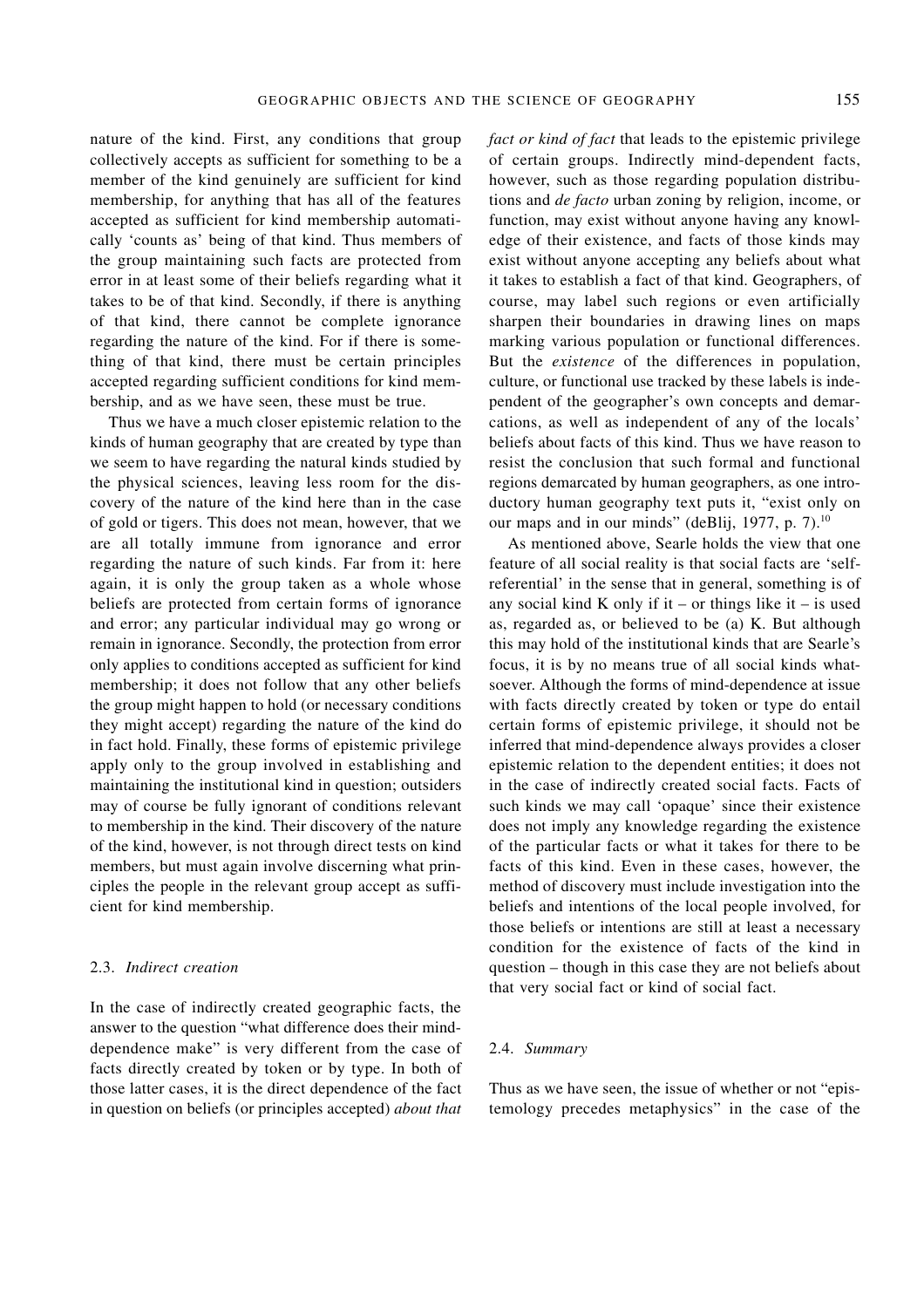social facts studied by human geography is too complicated to be accommodated by either Lakoff's or Smith's general answer. In some cases, namely those of direct creation by token, knowledge (or acceptance) of the fact does make it the case. In other cases (those involving direct creation by type), token facts of the relevant sort may remain unknown or may be falsely believed to exist. But here we still have a closer epistemic relation to the *kind of* fact than we do in the case of natural kinds, since no facts of that kind can exist without certain conditions relevant to the nature of the kind being accepted, and principles collectively accepted regarding sufficient conditions for kind membership must hold, leaving the creating and sustaining group with a privileged knowledge regarding the nature of these social kinds that everyone lacks in the case of natural kinds. These results limit to a certain extent the range of possible discovery open to human geography, and necessitate the use of humanistic methods of discovery for many of these facts and for the nature of these kinds.

Yet these limitations, I think, do not unduly constrain the possibilities of geographic inquiry, much less entail that genuine discoveries in human geography are impossible. As I argued in section 1.3, there are many minddependent geographic facts the existence of which may be completely opaque to everyone, and so it can be a genuine matter of discovery, e.g., that (or how) cities are typically *de facto* zoned into economic, religious, or functional sectors. (Of course formal zoning involves institutional facts that must be transparent at least to those who create and maintain them.) In these cases, Smith's position that our thinking does not make it so is apt.

Even regarding directly created social facts there is much that awaits discovery by social scientists. First, such facts as are token created and maintained by others will remain opaque and require discovery by geographers. Similarly, geographers themselves will have no privileged knowledge regarding the nature of geographic kinds, where facts of that kind are type-created by others. Secondly, even certain facts involving social status or fiat boundaries within one's own culture may remain opaque and in need of discovery. Indeed the most central issues pursued by geographers involve not discovering the boundaries of fiat objects such as Wyoming, nor the conditions relevant to belonging to a social kind like being a national park, but rather causal relations involving geographic entities, to answer ques-

tions such as "Why and how do states evolve and decline?", "What determines the location and spacing of cities and towns?" and the like (deBlij, 3). Such facts remain as much in need of discovery as any, and cannot be revealed simply by inspecting the beliefs or principles accepted by ourselves or anyone else.

# **3. Consequences for the ontology of geography**

As we have seen, we do have some epistemic privilege with respect to some of the facts and kinds studied by human geography that we apparently lack with respect to the facts and kinds studied by the natural sciences. According to some formulations of realism, however, any epistemic privilege with regard to a certain (purported) fact or kind precludes it from being admitted to a realist's ontology. Lakoff takes it to be a central feature of objectivism that "No true fact can depend upon people's believing it, on their knowledge of it, on their conceptualization of it, or on any other aspect of cognition. Existence cannot depend in any way on human cognition" (1987, p. 164). Elder defends such a view when he writes, "I shall myself construe realism as a denial of epistemic privilege" (1989, p. 440), namely that:

. . . for any component of the world and any set of beliefs about that component, the mere facts that those beliefs are (i) about that component and (ii) are held by the particular believers, by whom they are held, never by themselves entail that that set of beliefs is free from massive error (1989, p. 441).

Many of the facts and kinds of human geography, however, would fail such a test: In the case of facts created by token, the fact that those creating the fact have certain beliefs about those facts entails that those beliefs are free from massive error; while in the case of facts created by type, the mere fact that the creating and sustaining community believes certain conditions to be sufficient for membership in a certain social kind entails that those beliefs are protected from error. Thus all such facts and kinds would be excluded from ontologies following criteria such as Elder's.

But despite the ontological dependence on human intentional states that characterizes many of the facts of human geography, and despite the epistemic privilege that results in at least some cases, we have several strong reasons to resist the conclusion that geographic facts and kinds are not genuine components of the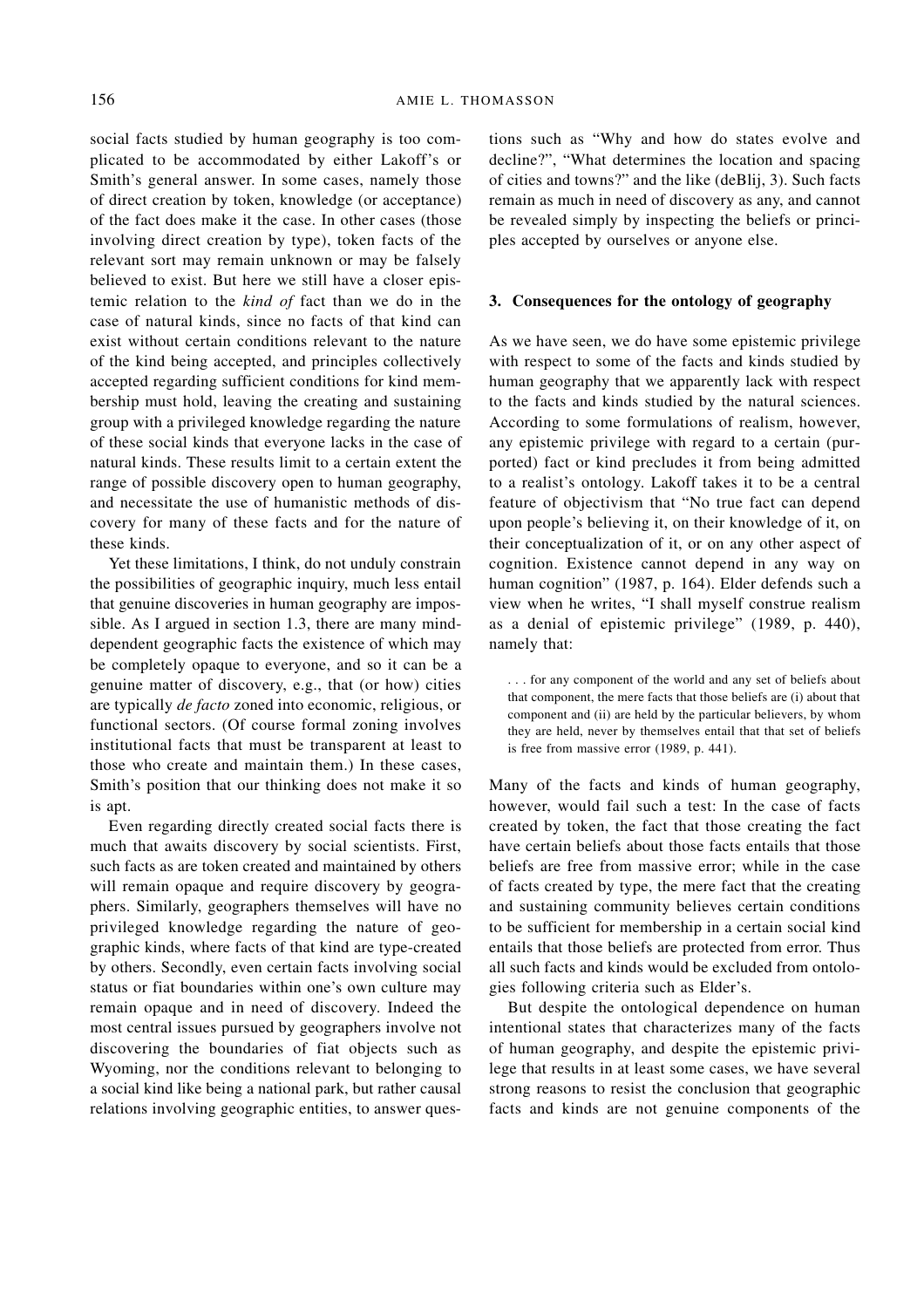world. The first reason follows from section 2.4 above. For as we have seen, even in those cases where we do have some epistemic privilege regarding geographic facts and kinds, there remains much about these facts and kinds that is opaque to everyone and in need of social scientific discovery. Thus they fail to meet the paradigm of mere creations of our minds possessing all and only those characteristics we ascribe to them. The source of the problem here, as so often, is with the assumption of a simple dichotomy between the independent entities of nature and imaginary objects that 'exist only in our minds'.11 The objects of human geography lie between these extremes, as entities that involve independent tracts of land, as well as boundaries or social status that depend on collective intentionality. This in-between position is also reflected in the fact that we have at best some partial epistemic privilege with regard to them, but not the full transparency expected of total inventions of the mind. This should give pause to those inclined to accept any epistemic privilege as sufficient grounds for assimilating purported entities to the status of the merely imaginary.

Moreover, as we have seen, although all of the facts of human geography that we have considered do depend on collective human intentional states, there are many such (indirectly created) facts and kinds of facts with respect to which we lack any epistemic privilege whatsoever. This brings into question the validity of epistemic privilege as an ontologically relevant criterion for rejecting entities as candidates for being genuine components of the world. It would be odd, to say the least, to accept as genuine components of the world *de facto* zones of cities based merely in differential income, religious beliefs, or occupation, while rejecting directly created zones (the products of local zoning decisions) on the basis of the latter's epistemic transparency to the creators.

It might be argued that that simply shows that the "no epistemic privilege" criterion is only a necessary, not a sufficient, condition for being accepted as a genuine component of the world. Why should it be necessary, however? Presumably the thought is that epistemic privilege is always a symptom of mind-dependence, and that realists should reject any mind-dependent entities (whether or not we have any epistemic privilege regarding them). On this score, then, we would have as much reason to reject indirectly created opaque social facts as we do to reject social facts directly created by type or by token, simply in virtue of the

fact that all depend for their existence on certain forms of intentionality.

But does the realist need to reject all mind-dependent entities? This, it seems to me, is a misunderstanding of realism. To distinguish realism from various forms of anti-realism and idealism, the realist clearly needs to accept that *there are some* things that exist and are as they are independently of all human intentional states. But there seems no reason to think that the realist cannot accept that, in addition to, say, the independent entities of the physical world, there are also mind-dependent entities in the social world studied by human geography and other social sciences. Both Searle and Michael Devitt, while defending general realist views, are happy to allow that there may (also) be mind-dependent social entities without this interfering with a general realist thesis. Thus Devitt notes that "The world that the Realist is primarily interested in defending is independent of us except in one uninteresting respect. Tools and social entities are dependent on us . . ." (1991, p. 249), while Searle describes realism as the view that if there had never been any representations, "Except for the little corner of the world that is constituted or affected by our representations, the world would still have existed and would have been exactly the same as it is now" (1995, p. 153).

Now it might be said that the realist can, perhaps, accept that there are facts of human geography (e.g. that this land is a national park) and objects of the geographic kinds involved (e.g. national parks), but that in virtue of their mind-dependence the realist must deny that they are part of the "furniture of the world". If this is taken to mean that they are not among the mind-independent components of nature, this is fairly unobjectionable, for as we have seen, these things do involve forms of dependence on collective intentionality that (the realist must assume) those of nature lack. If, however, it is taken to mean that there aren't *really* such things in the world to be studied, it is quite objectionable and misleading. There are at least two senses in which one might be said to be a realist with regard to things of a particular kind: (1) The sense of accepting that things of that kind exist independently of all mental states; (2) The sense of accepting that there are things of that kind.

Accepting, then, that these things are mind-dependent in the various ways described in section 1 above, should we accept that there nonetheless *are* such things, that they are genuine components of the world (albeit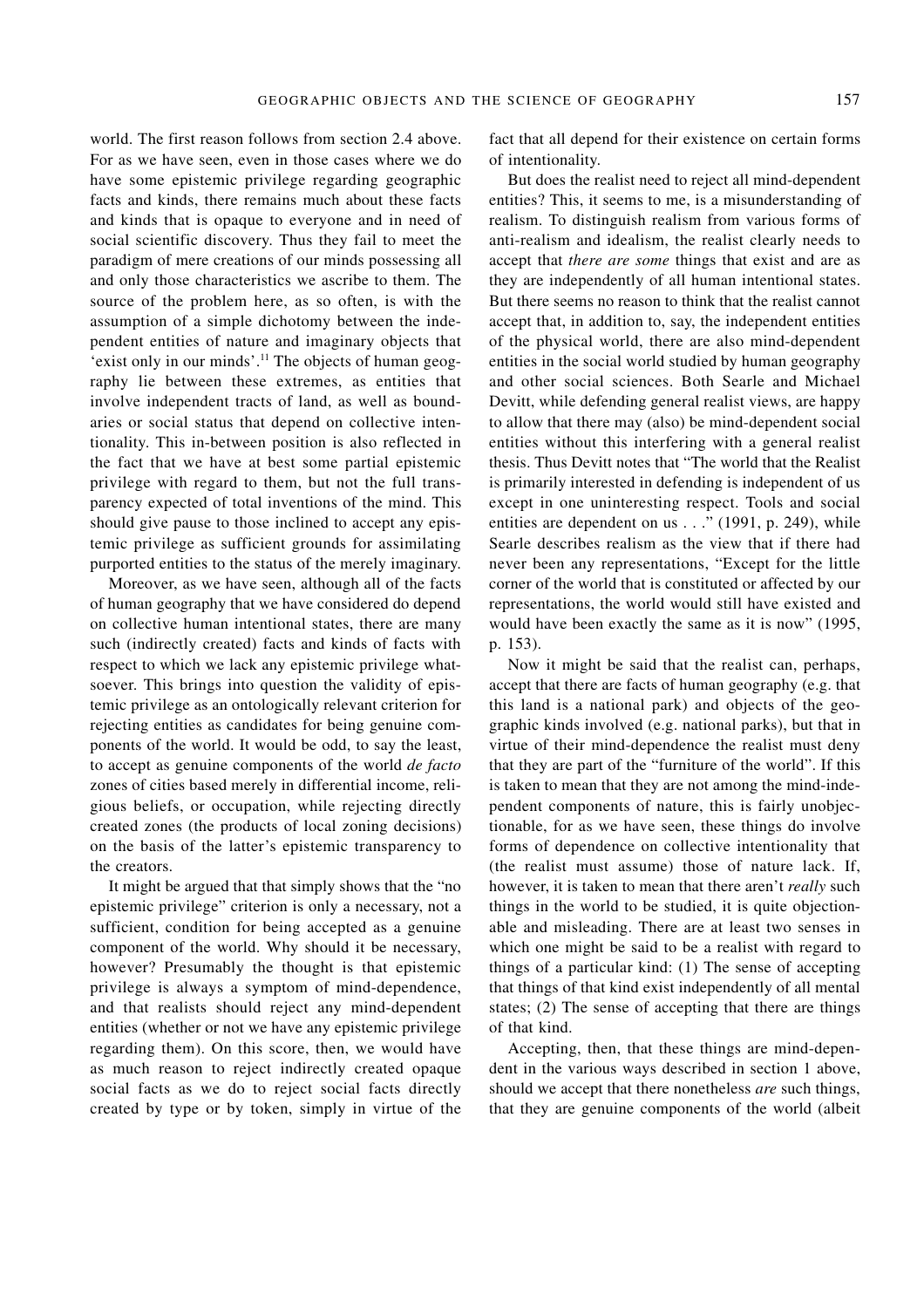the human, not natural, world) regarding which we may acquire genuine knowledge? The general question "Are there any entities of kind K", it seems to me, is best answered by determining what it would take for there to be such entities, and then evaluating whether anything meets those conditions.

What does it take for there to be entities of the kinds studied by human geographers? Consider the case of national parks. For there to be national parks, it is not required that there be some independently existing natural kind with an essence opaque to everyone. Instead, it is merely required that there be pieces of land designated as national parks by Congress and protected as such by government agencies. Anyone who understands the meaning and use of the term "national park" in the United States but denies that there are such things is either confusing the question of whether there are such things with the question of whether they form an independent natural kind (or are independent natural objects), or is buying into a massive conspiracy theory according to which the supposed declarations and acts of government agencies are all illusions. For the conditions ordinarily required for there to be national parks certainly seem to be fulfilled, and so we have reason to say that there are national parks in the only sense we should have ever expected there to be. Much the same goes for nations, electoral districts, commons, and other social and fiat entities apparently referred to in the theories of human geography. These are as genuine components of the world as one should expect of instances of human kinds, and as genuine as one needs to make the study and discoveries of human geography possible.

#### **Notes**

 $1$  I will limit discussion here to the issues raised by the apparent dependence of facts of human geography on the collective intentionality of the local people. Other issues arise regarding whether or to what extent, e.g. the regions of study explicitly introduced by *geographers themselves* are fiat objects depending on the boundarydrawing activities of geographers (not the collective beliefs and customs of 'locals'). I will leave those issues to one side here, since they are not unique to human geography (or other social sciences), but rather involve general issues for the philosophy of natural as well as social science.

<sup>2</sup> Although there may be many sorts of fact referred to in geographic theories that are not land-based in this way, in this paper I will focus on those that are based in place, as these provide a particularly interesting case of mind-dependent facts central to the study of geography.

<sup>3</sup> "Believed" here should be taken as a placeholder for any of a number of appropriate intentional relations, including believed to be, regarded as, accepted as, etc.

I have intentionally chosen a mountain with local significance and name, since here I am concerned with the social acceptance of fiat boundaries within the local community regarding 'their' Mount Kinabalu, rather than the geographer's drawing of fiat boundaries on a map of significant physical features. Clearly fiat boundaries accepted by locals versus geographers may differ, and cases of the latter sort must be handled separately.

<sup>5</sup> Of course the informal collective concept of a common (or anything else) may ultimately be replaced by a more formal concept that provides conditions for the creation of common land by an act of the monarch or of parliament. This, however, is clearly a *replacement* concept of what it is to be a common that may clash violently with the original informal collective concept. Different concepts attached to the same word may require different methods for creating something that falls under that concept.

Note that this must not be confused with merely verbal stipulations about what conditions are required for something to be *called* a "K". We do collectively accept certain conditions as sufficient for something to be called a "ewe", for example, but the kind *ewe* is not a constructed social kind, since it is not necessary, for something to *be* a ewe, that anyone accept any sufficient conditions for being a ewe.

<sup>7</sup> Department of National Heritage statement DNH 398/96, issued on 17 December 1996 (http://www.britarch.ac.uk/cba/portant3.html). <sup>8</sup> A similar phenomenon may occur in certain cases of fiat boundaries. For although all fiat boundaries depend on human cognition, they need not be deliberately created and maintained. Thus, e.g., Smith discusses cases of individual perceptual (as opposed to collective geographic) fiat boundaries that may be unintentionally created:

The term 'fiat' (in the sense of human decision or delineation) is to be taken in a wide sense, as including not only deliberate choice, as when a restaurant owner designates a particular zone of his restaurant a no-smoking area, but also delineations which come about more or less automatically, as when, by looking out across the landscape, I create without further ado that special type of fiat boundary we call the *horizon* (2001, §2).

Similarly, the visible field of a perceiving subject has fiat boundaries created only in virtue of acts of perception, though those fiat boundaries do not require any perceptions or thoughts *about them* or *about boundaries of visual fields generally* in order to exist. In such cases, the fiat boundaries do depend on mental states, but not states that are themselves of or about those boundaries (instead they may be about the landscape or a parrot in the distance). It is more difficult to find cases of indirectly created collective geographic fiat objects. Assuming, as seems reasonable, that a group may have a collective intention that P without every member of the group having the intention that P.

The regions so marked out by geographers are clearly not pure fiat objects since (if well drawn) they will correspond to certain qualitative differences in the areas; the boundaries may be considered to be fiat boundaries only insofar as geographers' ways of demarcating such regions may impose artificially sharp fiat bound